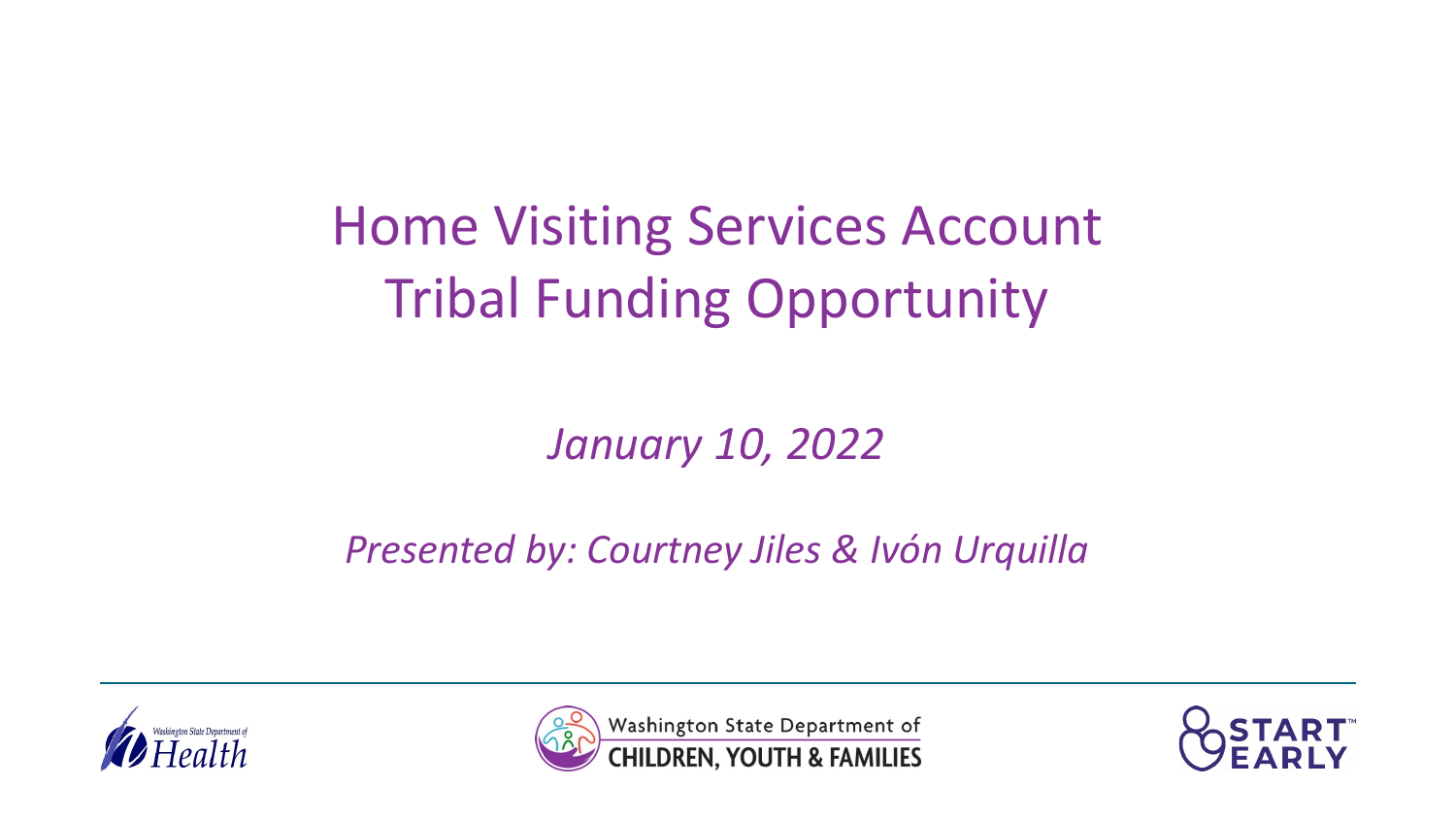Goal

# Expand Tribal Home Visiting services in WA to communities interested in joining or expanding services through the HVSA by approximately 50 slots.





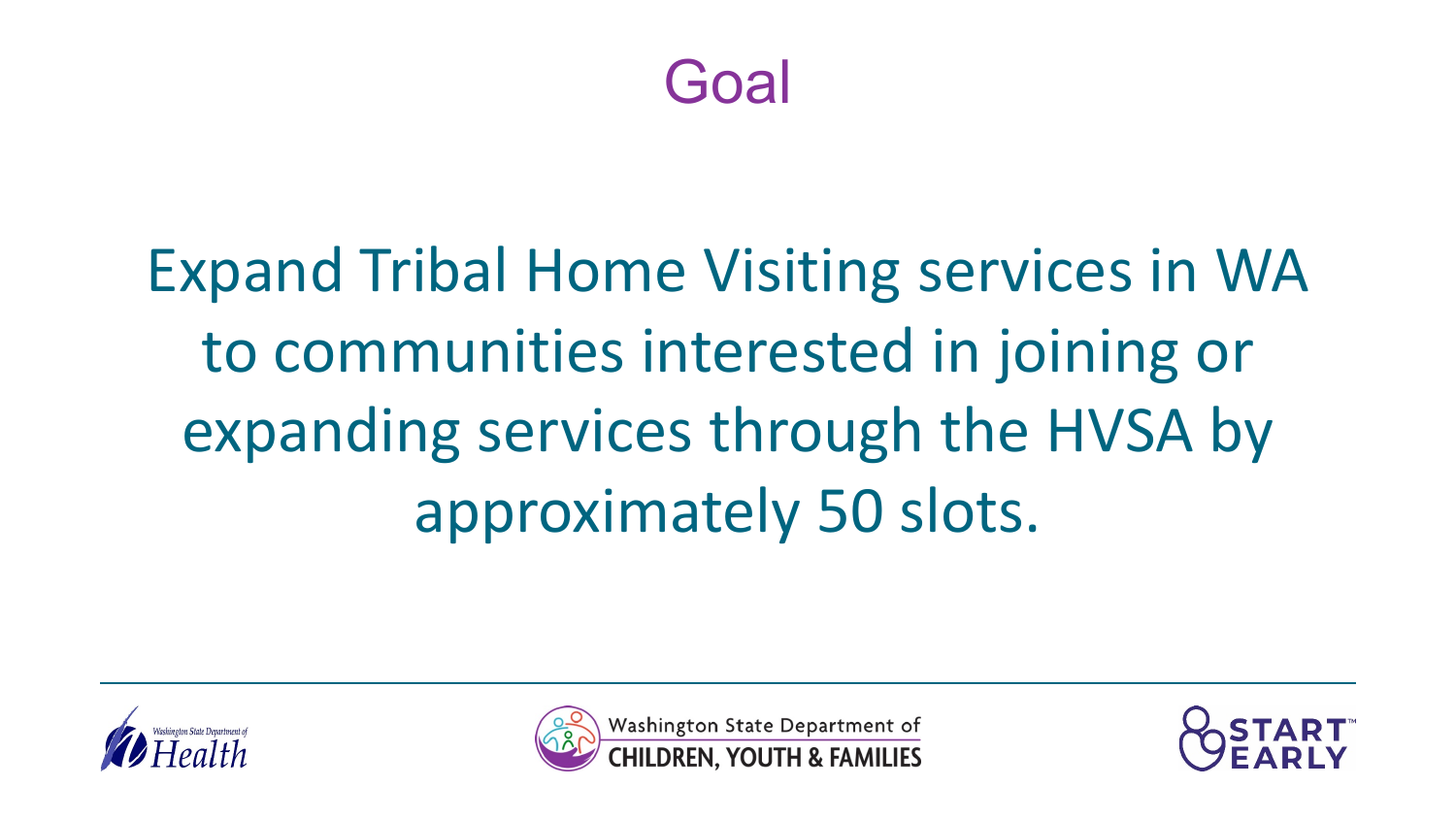### Program Benefits

- Provide voluntary home-visiting services to families as the primary intervention
- Focus on supports that span from prenatal up to transition to school (ages 0-5)
- Use trained professionals to provide intensive supports
- Focus on one or more outcomes such as:

1.Child abuse, neglect, and injury prevention Reduction of domestic violence 2.Coordination of community resources and supports Child development and parenting 3.Economic self-sufficiency





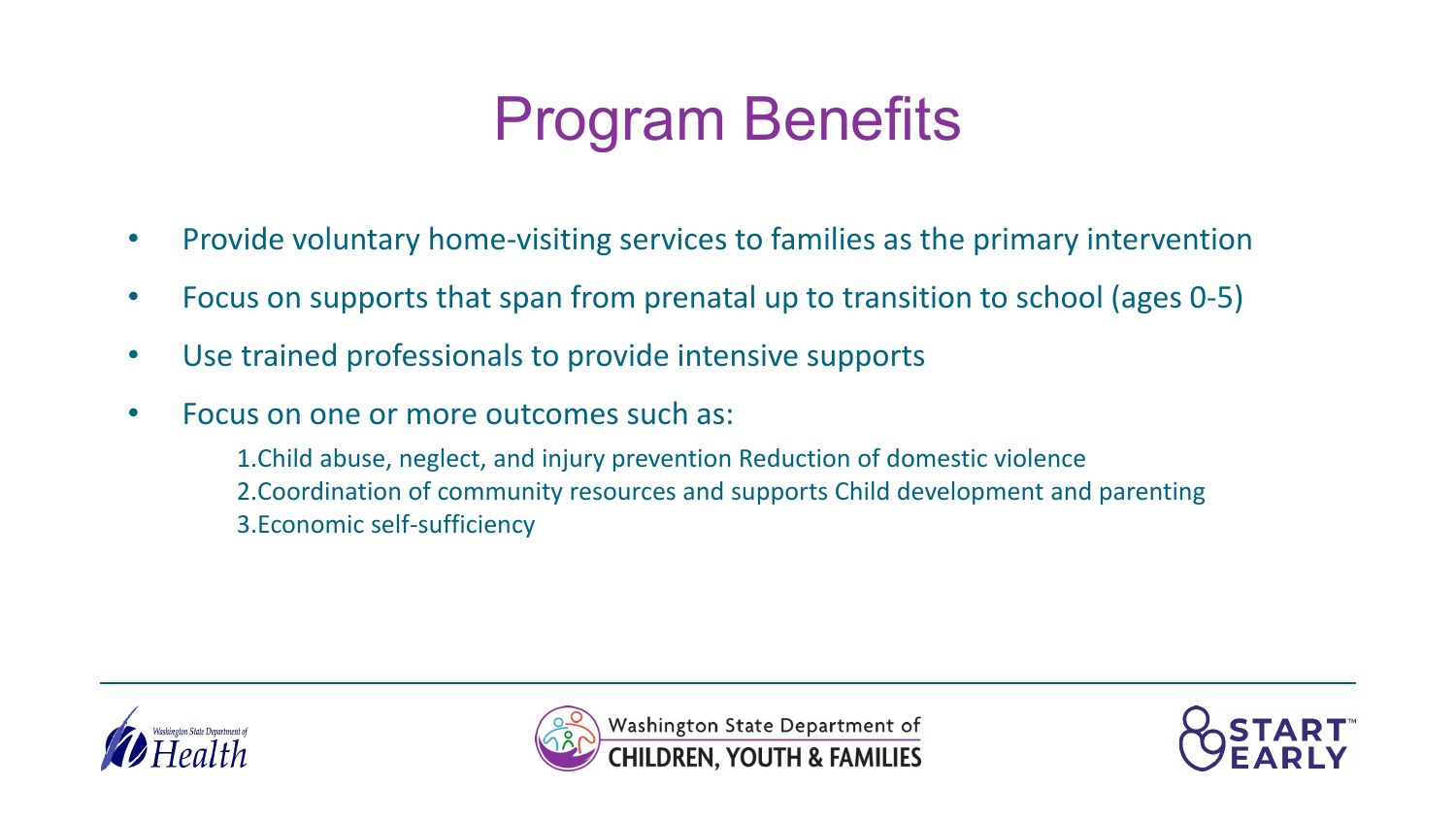# Tribes Currently Implementing Home Visiting Services

#### **Tribes:**

- Lummi Indian Business Council (Family Spirit)
- Suquamish Tribe (Parents As Teachers)
- Tulalip Tribe (Family Spirit)
- United Indians of All Tribes (Parents As Teachers)

#### **Partnerships:**

- Seattle King County Public Health (Nurse Family Partnership)
- Whatcom County Health Department (Nurse Family Partnership)
- Yakima Valley Memorial Hospital/Children's Village (Nurse Family Partnership)





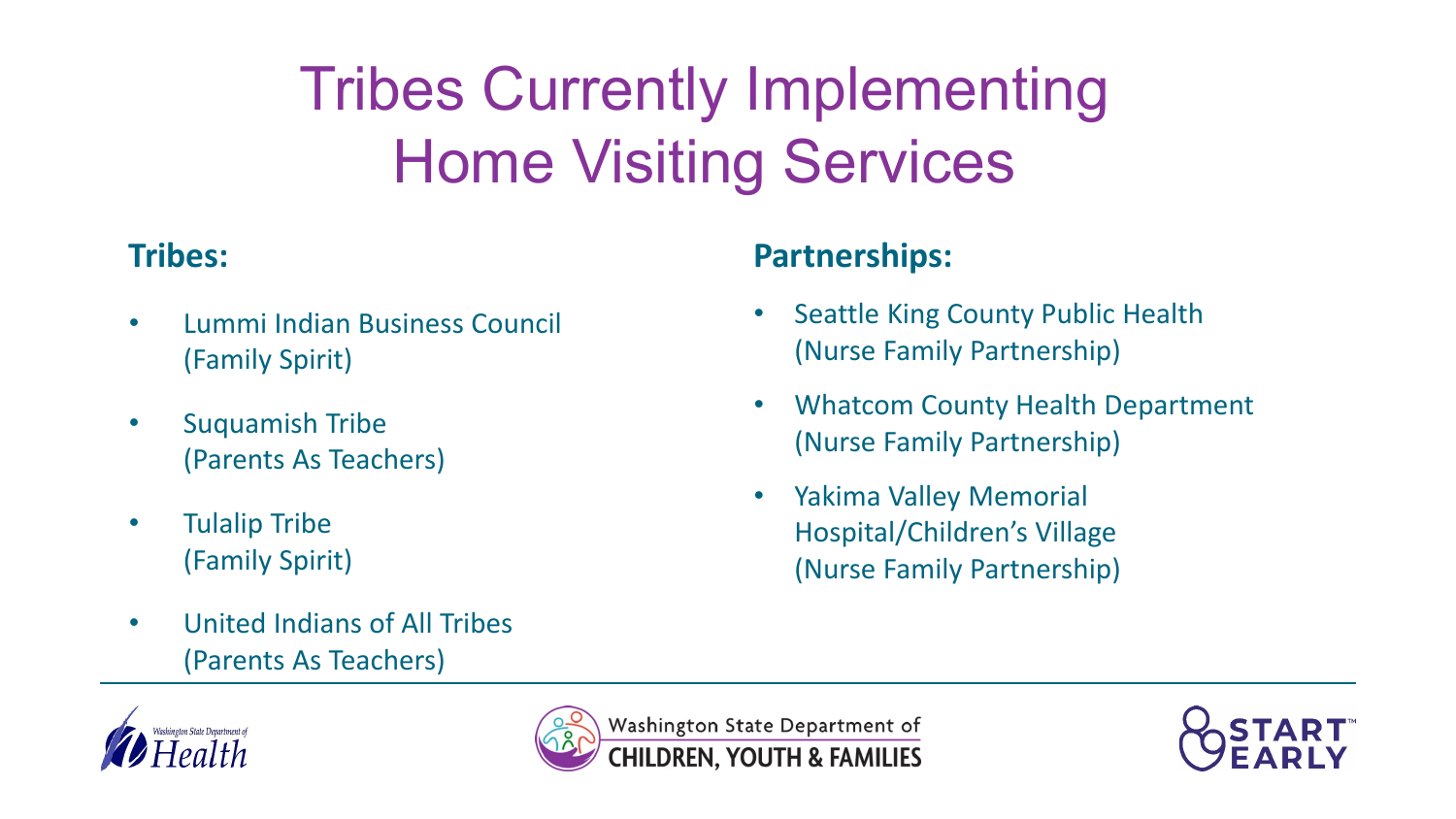### Upcoming Webinar

Learn more about home visiting in WA and the upcoming Tribal Home Visiting Expansion

Thursday, Feb 3, 2022 1:00 pm to 3:00 pm

Please join the zoom meeting using this link: <https://dcyf.zoom.us/j/84470178679?pwd=VUg0UkZwVUxqUVJZaytteVMzQTRvQT09>

Open/add and share this calendar invite to anyone that might be interested in learning more:



Tribal HV Expansion 101 Session.msg





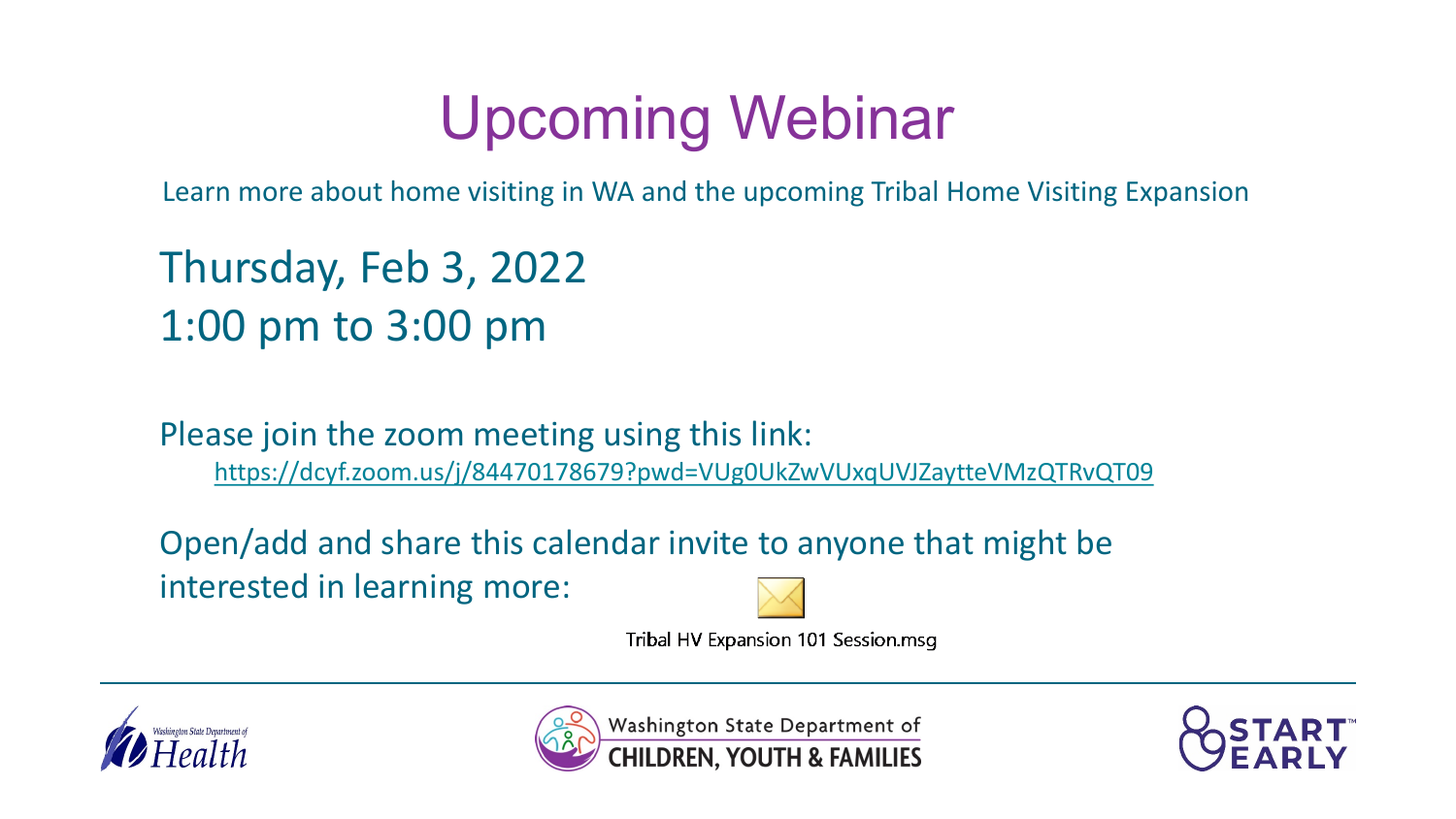## Q & A

- 1. What information and advice is needed for Tribes to consider expansion for Home Visiting programs?
- 2. Application Distribution?
	- Newsletters and emails
	- Partners
	- Other?
- 3. Best way to go about promoting this funding opportunity?
- 4. Interest in participating in the Application review committee?